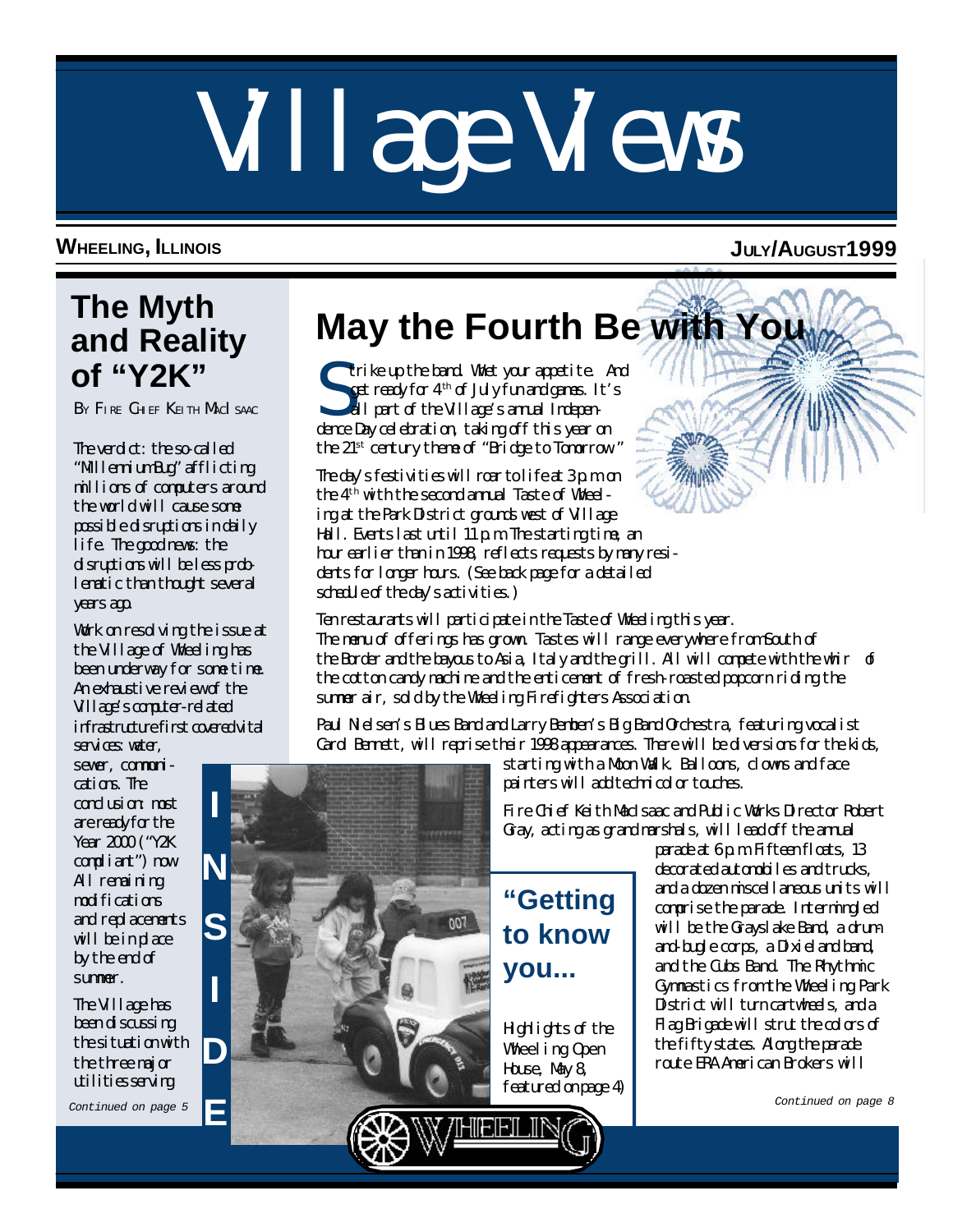coordinated the *"While we can't meet every need, we actively address the major issues facing older people. Their physical fitness, their social needs and their mental health are all concerns for us."*

#### **Profile:**

### **Pavilion Senior Center Abuzz with Activity Almost Every Day of the Week**

W hen Wheeling's senior citizens want to congregate, they head for the Pavilion Senior Center. Abuzz with activity almost every day of the week, the Center has been serving older residents for 14 years.

There are classes and field trips, golf and breakfast programs, support groups and a variety of services. All of it centers on the Pavilion's attractive headquarters at 199 N. First Street.

But not everyone can get there. Some residents live alone and are in frail health. For them, the Pavilion provides the Telephone Reassurance and Caring Hearts programs, staffed by volunteers. The Caring Hearts program sends twoperson teams to visit people ages 55 and over who may be recovering from an illness or just need some friends to talk to.

"We are concerned about all the older residents of the community," said Nancy Janssen, who has

Gater's activities for the last six years. "We have a significant population of residents ages 85 plus and we want to look out for them whenever possible."

There are many eyes looking out for the wellbeing of Wheeling's older residents. In addition to the Telephone Reassurance and Caring Hearts programs, postal carriers are alert for older people on their routes, police patrols keep watch and even meter readers are trained to look for signs of need.

Other needs are filled by Mature Adult Planner, Cindy Schaar, from Wheeling Park District. She organizes trips and physical-education programs. School District 214 supplies an instructor to teach English as a Second Language and Citizenship classes. The courses are seen as important to seniors who have immigrated from other countries and now want to apply for citizenship.

To keep all the activities going, the Senior Center holds an annual Fun Faire and Holiday Craft & Rummage Sale, a major source of programming funds. The Center's members participate in the

> annal Intergenerational Prom, held every spring at Forest View Educational Center in Arlington Heights. More than 250 attended the dance this

> The Pavilion Center also is involved in the annual Community Paint-A-Thon, scheduled this year for September 18. During this event, seniors, volunteers,

sponsors and partners fan out through the Northwest suburbs to paint the homes owned and occupied by persons with limited financial resources who are either over 60 years of age or have a permanent disability.

"While we can't meet every need," said Ms. Janssen, "we actively address the major issues facing older people. Their physical fitness, their social needs and their mental health are all concerns for us."





*Lorrie Matt, above displays the talent she is developing in regular art classes at the Pavilion Senior Citizens Center. The gazebo on the Center's grounds (at left) is a great place to relax and enjoy the peace of a picturesque summer day.*



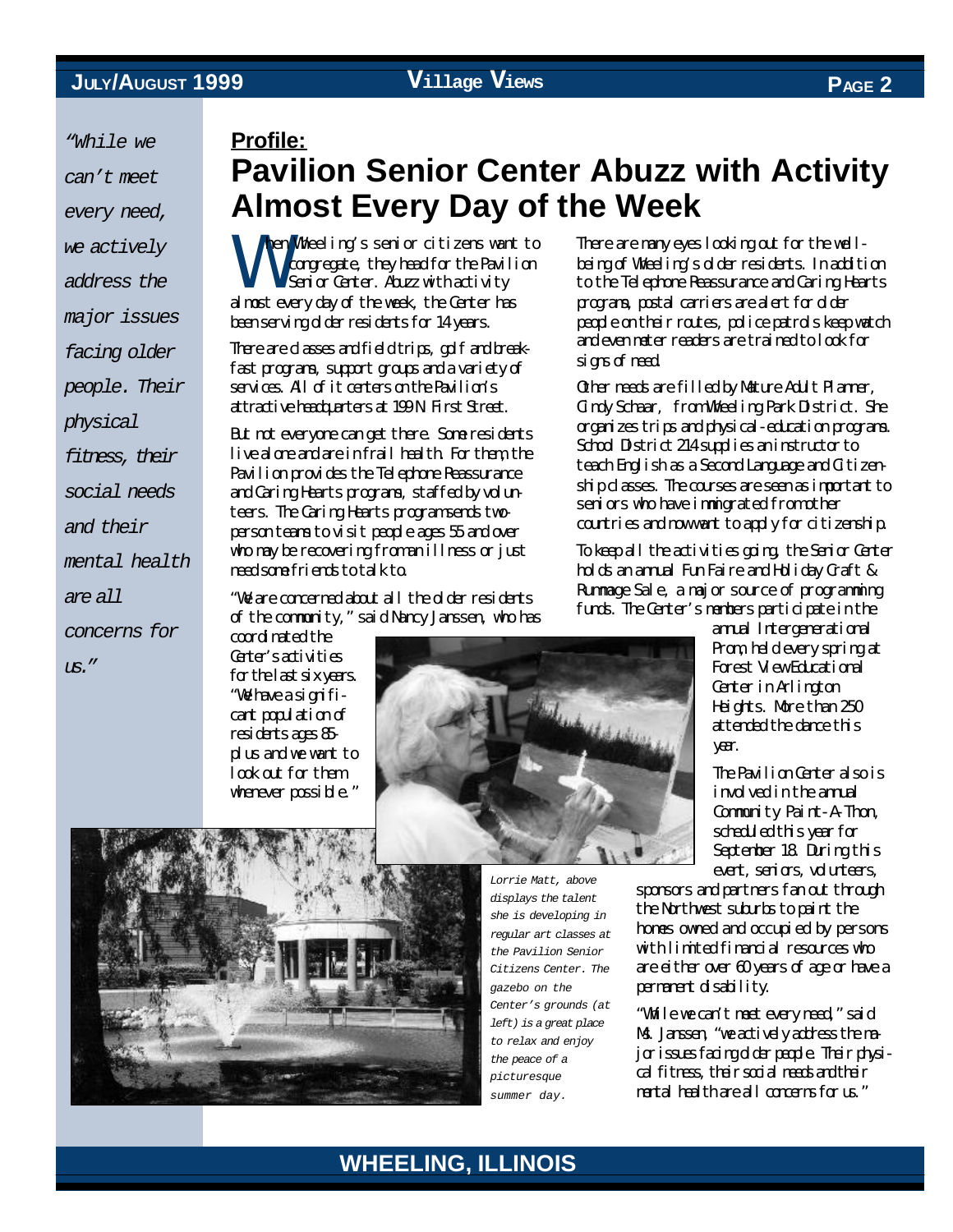### **Pole positions charge May 2: 5K Run and Grand Opening Of Milwaukee Ave.** ▼

**across the starting line**





### **Study Speeds Diagnosis, Treatment of Heart Attacks**

A landmark study involving the Village of Wheeling Fire Department has found that suspected heart-attack victims experience much higher survival rates when they are tested en route to hospital emergency rooms.

The study, engineered by St. Francis Hospital in Evanston, IL, centered on a field-assay test that identified certain blood enzymes ("cardiac markers") present when a person is experiencing a heart attack

In addition to using an electrocardiogram in the ambulance, paramedics drew a small amount of blood from the patient and injected it into a portable kit. The kit indicates the presence of the markers in as little as five minutes. Conversely, if the enzymes do not appear within 15 minutes, a heart attack can be ruled out. The timing is important, researchers say, because delay can cause irreversible damage to the heart muscle.

"The importance of this study," said Wheeling Fire Chief Keith MacIsaac, "is that heart-attack patients can be treated much more quickly when

they reach the hospital. Our paramedics could radio the test results to medical personnel while en route, saving valuable time that would have otherwise been lost if the test had to be done in the emergency room."

For example, a 75-year-old man who had experienced chest pains in his doctor's office was tested in the ambulance with the assay kit and an electrocardiogram and found to have the cardiac markers. He was taken to emergency angioplasty for treatment of a blocked heart artery just 11 minutes after entering the hospital, was able to walk in two days and returned home in five days.

Of 252 patients enrolled in the study between October 1997 and July 1998, 15 percent came from Wheeling. The study was directed by Sharir Dadkhah, MD; Glenn E. Aldinger, MD; Mary Ann Marcotte, RN; and Cynthia Fisch, RN, all of St. Francis. It is the first of its kind conducted in the United States and is expected to lead to widespread field testing and a significantly reduced mortality rate for heart-attack victims .

*"The importance of this study is that heartattack patients can be treated much more quickly when they reach the hospital."*



**President Gregg Klatecki congratulates Michael Szasz of Mundelein for finishing first.**

#### **WHEELING, ILLINOIS**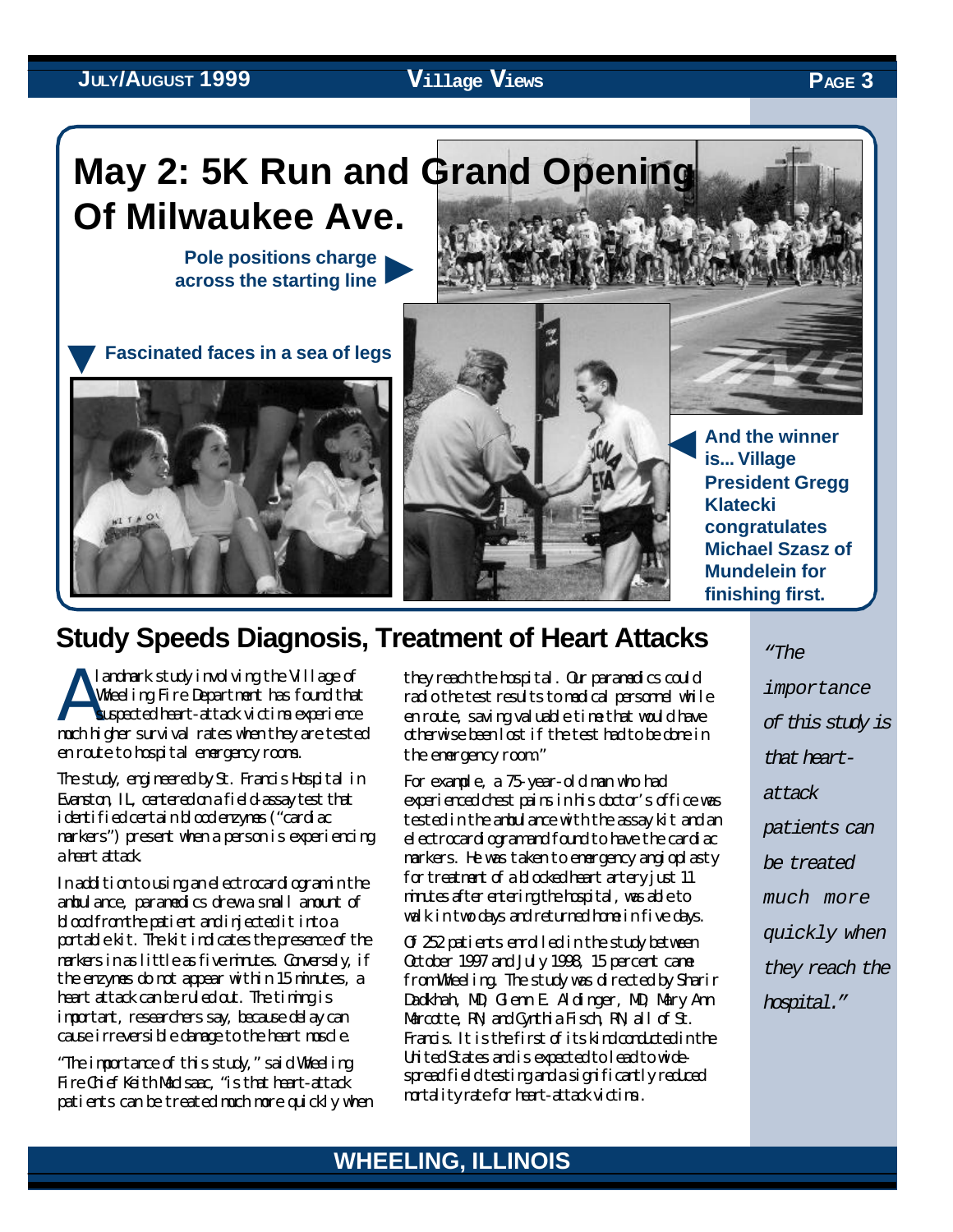#### **JULY/AUGUST 1999**

**Village Views PAGE 4**

*"This facility adds a new dimension to our training regimen . . . our people need to face realistic, but controlled, situations to stay sharp*

*and ready."*

#### **Wheeling Helps Launch New Fire Training Facility**

**W** heeling Fire Department joined five other area fire departments to inaugu rate a new Joint Fire Training Facility. The complex, on Deerfield Parkway in Buffalo Grove, is owned by the villages of Wheeling, Buffalo Grove and Long Grove Fire Protection District (FPD).

Firefighters from Wheeling, Buffalo Grove, Long Grove FPD, Lincolnshire-Riverwoods FPD, and Arlington Heights descended on the structure on April 26 for the first of three days of drills. The site has seen some limited training since the beginning of the year, but this marked the first time that a mass training exercise has been conducted there.

"This facility adds a new dimension to our training regimen," said Wheeling Fire Chief Keith MacIsaac. "It's important because our people need to face realistic, but controlled, situations to stay sharp and ready."

The focal point of the \$800,000 installation is a two-story "burn building," which was built on vacant land in the second half of 1998. In

#### **New Commissioners Named**

Openings on several of the Village's boards and commissions have recently been filled. The appointments bring board membership to full strength. The commissioners and board members will serve varying terms.

#### **Economic Development Commission**

● William Bogenski, Executive Vice President, Harris Bank, Elk Grove Village

● David Panitch, president of Panbor Industrial Supply, Wheeling

#### **Ethics Commission**

● Pam Dorband, Administrative Assistant to the Superintendent, Lincolnwood School System

#### **Wheeling Senior Commission**

● Mitchell Fox, retired

● Karolyn Nance, Coordinator of Service to Seniors, Shut-ins, the Blind and the Physically handicapped, Indian Trails Public Library

#### **Zoning Board of Appeals**

● David Fijalkowski, Vice President of Operations, 400 Freight Services, Elk Grove Village

addition, the 2.3-acre property contains a two-level "Swede flashover container" to simulate conditions when all the gases in a roomignite in a flash. Also on the site are a railroad tank car and a flammable liquids pit. Aggsoline tank truck will be moved to the site soon, and plans are being developed to add a railroad passenger car for training in the event of a rail disaster.

Discussions about building a local

*Continued on page 8*



*Firefighter Tom Allen dangles 75 feet up during a demonstration of Fire Department rappelling techniques.*

*Firefighter Bart Burns explains what "all that equipment" is about for a group of engrossed visitors inside a Wheeling ambulance.*

# *Mickey Mouse* n the kid size, *r controlled police car.*





*Trustee Judy Abruscato joins the Crash Test*  $Dummie$ *making fr*  $w$ *i*  $t$ *i* members of *Forest Pre Police.*

#### **WHEELING, ILLINOIS**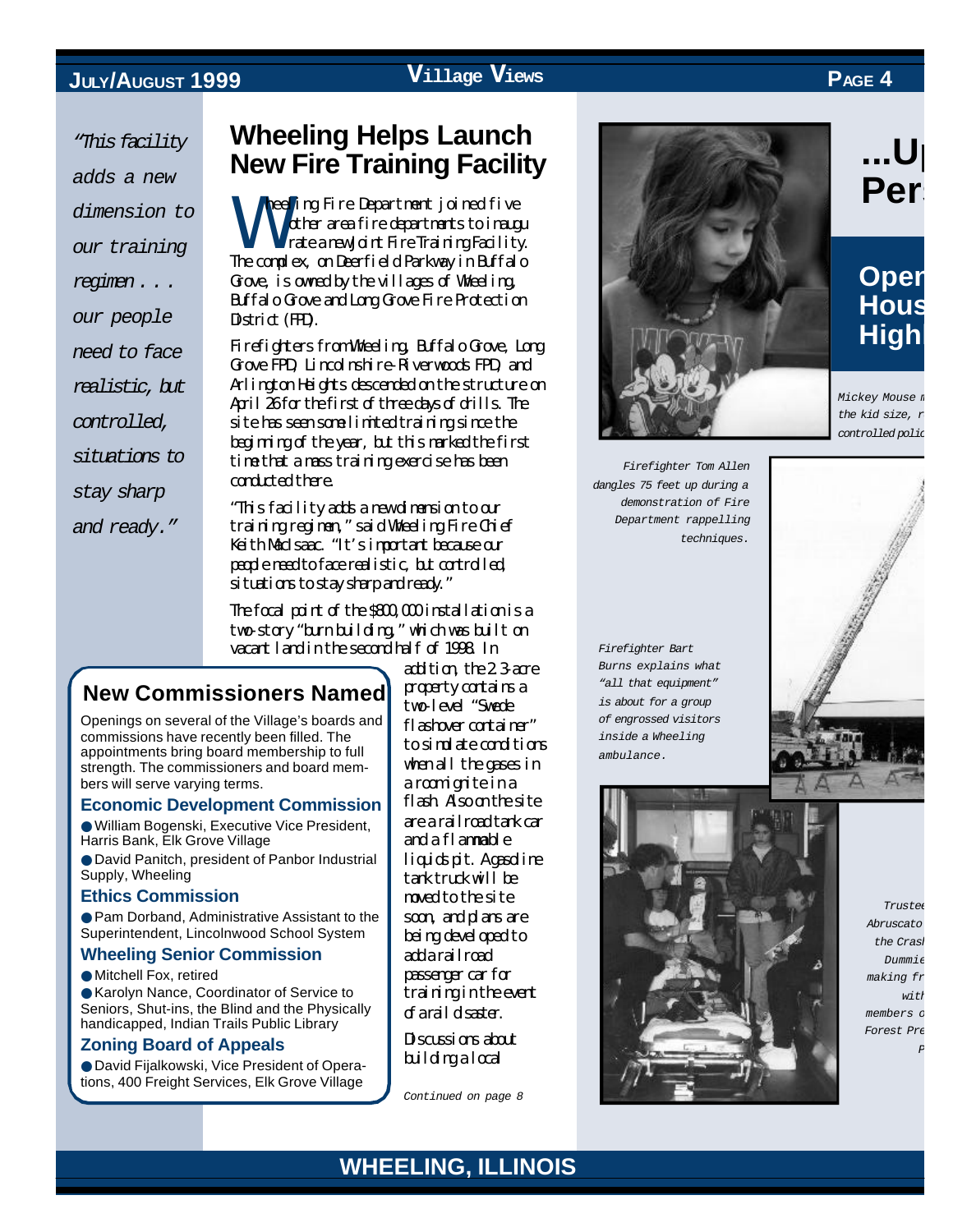## **lose and nal."**

**ts**

*Mickey Mouse meets "PC,"*



*Nitro, the Police Department's best friend, strains at the leash held by Officer Randy Olsberg to get at the "bad guy" (Alex Rothacker, of TOPS Kennel in Grayslake).*



#### **Reality of Y2K....**continued from page 1

Wheeling: ComEd, Ni-Cor and Ameritech. All say their systems are ready, and they don't anticipate interruptions in service.

Nonetheless, the unknown nature of the Year 2000 bug means no one is sure whether or where some computer system might fail. Village staff has been conducting a series of preparedness meetings to make sure essential services — police, fire and paramedics — continue uninterrupted.

With community-wide plans well under way, residents are encouraged to take stock of their own circumstances and make preparations as they would for a typical, heavy winter storm:

● Install and maintain smoke detectors. Install new batteries where needed and replace detectors that are more than 10 years old.

● Store a 2-3 day supply of nonperishable food.

● Keep an extra supply of prescription medications on hand.

● Have emergency flashlights and extra batteries on hand. Candles present fire danger. Be sure to store lighters and matches where children can't get them. Indoor kerosene lamps are hazardous and should be avoided.

●Keep detailed financial statements for at least the last six months of 1999.

● Store important papers ina secured, fire-resistant container.

● Keep a few extra days of cash on hand, but don't hoard because it could make you a target of crime.

The Village is planning a series of community meetings for this fall to discuss the "Y2K" issue. Look for announcements of dates and times plus additional Y2K information in future issues of *Village Views.*

#### **Note Changes in Holiday Waste Collection Schedule**

Due to the July 4 holiday, Waste Management-North has announced that waste pickups will be a day later than usual. For example, customary Monday collections will occur on Tuesday. All other regularly scheduled pickups will be similarly delayed by one day the week of July 5-10.

Waste Management also reports it is making computer conversions and adding personnel to process an increased volume of calls triggered by yard-waste season. The conversions have eliminated longer-than-normal hold times experienced by some callers. The computer work is expected to be completed by the end of July.

#### *conducting a series of preparedness meetings to make sure essential*

*has been*

*services —*

*police, fire*

*and*

*paramedics —*

*continue*

*uninterrupted."*

*continued from page 1 "Village staff*

#### **WHEELING, ILLINOIS WHEELING, ILLINOIS**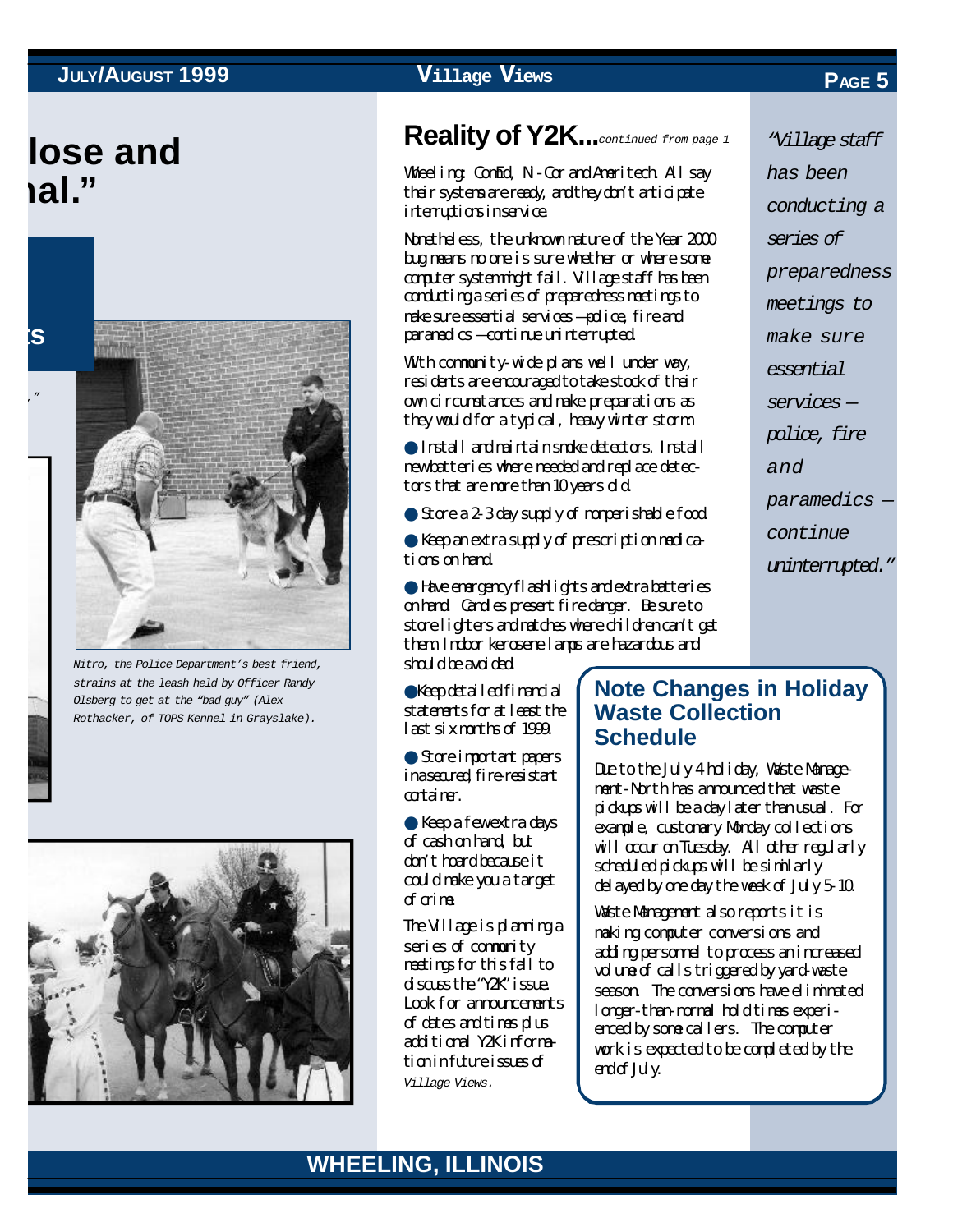A *"Jurors felt the design theme was best suited to translation to other areas of the community."*

#### **Design Competition Honorable Mention**

▶ Venturi, Scott Brown and Associates Inc./Steven Izenour, AIA/Rodney Robinson, Philadelphia, PA. Participating architects:

- John Izenour
- Ke Feng
- Andy Pasonic
- Steve Van Dyke
- Brian Wurst

**Michael Eichhorn, Architect,** Riverwoods, IL. Participating architects:

> ● Norman Eichhorn, managing partner

● Andrew Weiss, CAD

graphics

Valerie Alexander, Eugene OR ▼

**Michael W. Hoffman,** Champaign, IL

Crossroads Design Inc., Lake Forest, IL. Participating archi tects:

- Robert Benson
- Noah Luken

Ira Shertzer; Emily Emrick; Beata Boodell-Corcoran; Michael Janas: Roger Sola-Sole, Washington, DC.

▶ Veena Cherterla Redd, Kimberly Barnett, Middletown, CT.

# **St. Louis Architects Win \$10,000 Wheeling Design Competition**

St. Louis, M, architectural design  $cm$ pany won the competition to design Wheeling's Millennium Plaza at Milwaukee Avenue and Dundee Road, the village's "gateway intersection."

Architects Fabian Llonch, Gisela Vidalle, Manuel Lamboy and Thasitt Ruanglek will receive the

competition's \$10,000 first prize and the right to negotiate with the Village to take their entry to fullscale plans.

Their entry, "Wheeling 2000: Millennium Plaza @ the Crossroads" features a futuristic network of light bridges spanning the intersection and cascading down to meet three corners. Jurors in the competition felt the design theme was best suited to translation to other intersections and areas of the community.

The winners described their entry poetically: "These lines throughout the space take advantage of

#### **Jurors of the Millennium Plaza Design Competition**

● Grady Clay, critic and commentator, Louisville, KY

● Ralph Johnson, FAIA, Vice-President, Perkins and Will, Chicago

● Lance Jay Brown, Director of the School of Architecture at City College of New York

● Greg Klatecki, Wheeling Village President

● Benjamin Kutscheid, ASLA, member of the Wheeling Plan Commission and a landscape architect with Thompson Dyke & Associates Ltd., of Northbrook



the different opportunities in the city, where the memory is redundant, repeating the signs, therefore the city begins to exist."

The \$5,000 Second prize went to Lisa Diane Tejeda, Carlos Tejeda and Vicente Garcia Etchegaray, of Whitefish Bay, WI. They said their entry, "Milennium Plaza at the Crossroads," gives "Wheeling a strong identity for the new millennium. Triangular walls represent the descent of this millennium and the crescendo of the new one."

Four architects from Rutherford, NJ, received third-place honors and a \$2,500 prize. Tomasz M. Rybak, AIA, Eric Kiellor, Robert Puzio and Yvonne Debsk submitted a whimsical entry called "Bear left at the fork in the road." The design, a takeoff on Wheeling's Restaurant Row, was "based on introducing an identity to the town by using culinary utensils as design elements." It featured a bowl-shaped fountain topped with a gigantic spoon, telephone kiosks in the shape of ice-cream scoops and streetlight posts that resembled knives, forks and spoons.

The awards were made by a special review panel assembled by the Design Competition Committee of the Wheeling Plan Commission. More than 200 architectural firms applied for competition applications. More than 80 were returned, an unusually high percentage, according to Design Competition Services of Milwaukee, which

*Continued on page 7*

#### **WHEELING, ILLINOIS**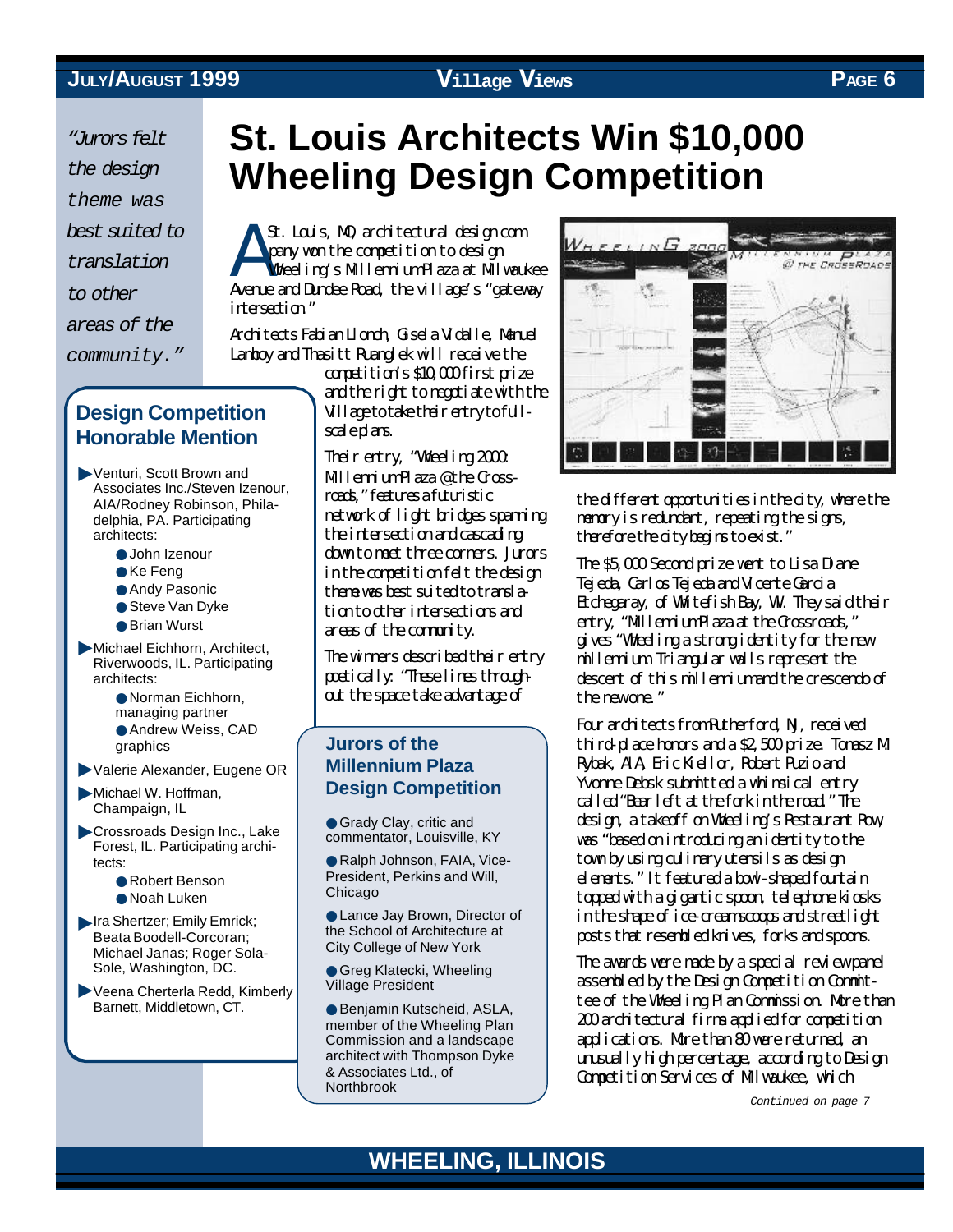

# **Community Calendar Pencil in**

*Residents are invited to attend public meetings of the following Village boards and commissions . Most meet in the Village Hall Council Chambers (unless otherwise noted).*

*Village Board — Mondays, 7:30 p.m.*

*Plan Commission — Second and fourth Thursdays of the month, 7 p.m.*

*Board of Health - Fourth Tuesday, every other month, 7 p.m.*

*Human Rights Commission — Second Tuesday of the month, Village Hall lunch room, 7:15 p.m.*

*Zoning Board of Appeals — Second Tuesday of the month, 7:30 p.m.*

*Senior Citizens Commission — Third Monday of the month, Pavilion Senior Center, 10 a.m.*

*Fire and Police Commission — Third Tuesday of the month, Fire Department Conference Room, 7 p.m.*

*Palwaukee Airport Commission — Third Wednesday of the month, Committee of the Whole meeting, 7 p.m., regular meeting, 8 p.m., Airport offices, 1020 South Plant Rd.*

*Economic Development Commission— Second Tuesday of each month, 8 a.m. , Village Hall lunchroom.*

**June 26-July 3,**  $9a$  **m**  $-5p$ **.m.**  $-$ Advance sales for the  $4<sup>th</sup>$  of July Taste of Wheeling on sale at CORUS Bank, 125 McHenry Rd.

**June 26,** 9 a.m.-1 p.m. — Advance ticket sales at CORUS Bank.

**July 4**

8-10 a.m. — Advance ticket sales at Village Hall.

9 a.m.-1 p.m. — Advance sales at CORUS Bank.

 $3 p. m - 11 p. m -$  Taste of Wheeling 6 p.m. — "Bridge to Tomorrow" parade 9:15 p.m. - Fireworks, Heritage Park

**July 11** — Deadline for applications for the September Community Paint-A-Thon, Pavilion Senior Center.

**July 14**, 2:30-8:30 p.m. — Blood Drive, Pavilion Senior Center, 199 N First St.

*The top three entries and seven Honorable Mentions in the Millennium Plaza Design Competition may be viewed online at the Village's Web site: http://www.*

#### *wheelingil.org.*

### **Design Contest...**

*Continued from page 6*

facilitated the contest.

Plans to hold a design competition emerged in 1998 after Cole Taylor Bank donated a one-acre parcel of vacant land on the intersection's northeast corner to be used as a park. Two smaller parcels, on the southeast and the northwest corners, already owned by the Village, were added to create what has come to be known as Cole Taylor Millennium Plaza.

Whith approval from the Wheeling Board of Trustees, construction could begin as soon as this fall. The top three entries and seven Honorable Mentions may be viewed online at the Village's Web site: http://www.wheelingil.org.

# **SPEAK OUT**

Communicate with Wheeling elected officials and administrators. Your advice, suggestions, questions and opinions are appreciated and **will receive response.** Please complete this form, detach and return to: Village Manager, Village of Wheeling, 255 W. Dundee Road, Wheeling, IL 60090.

| Name                                                     | Phone |
|----------------------------------------------------------|-------|
| <b>Address</b>                                           |       |
| <u> 1989 - Andrea Andrew Maria (h. 1989).</u><br>Comment |       |
|                                                          |       |
|                                                          |       |
|                                                          |       |
|                                                          |       |
|                                                          |       |
|                                                          |       |

#### **WHEELING, ILLINOIS WHEELING, ILLINOIS**